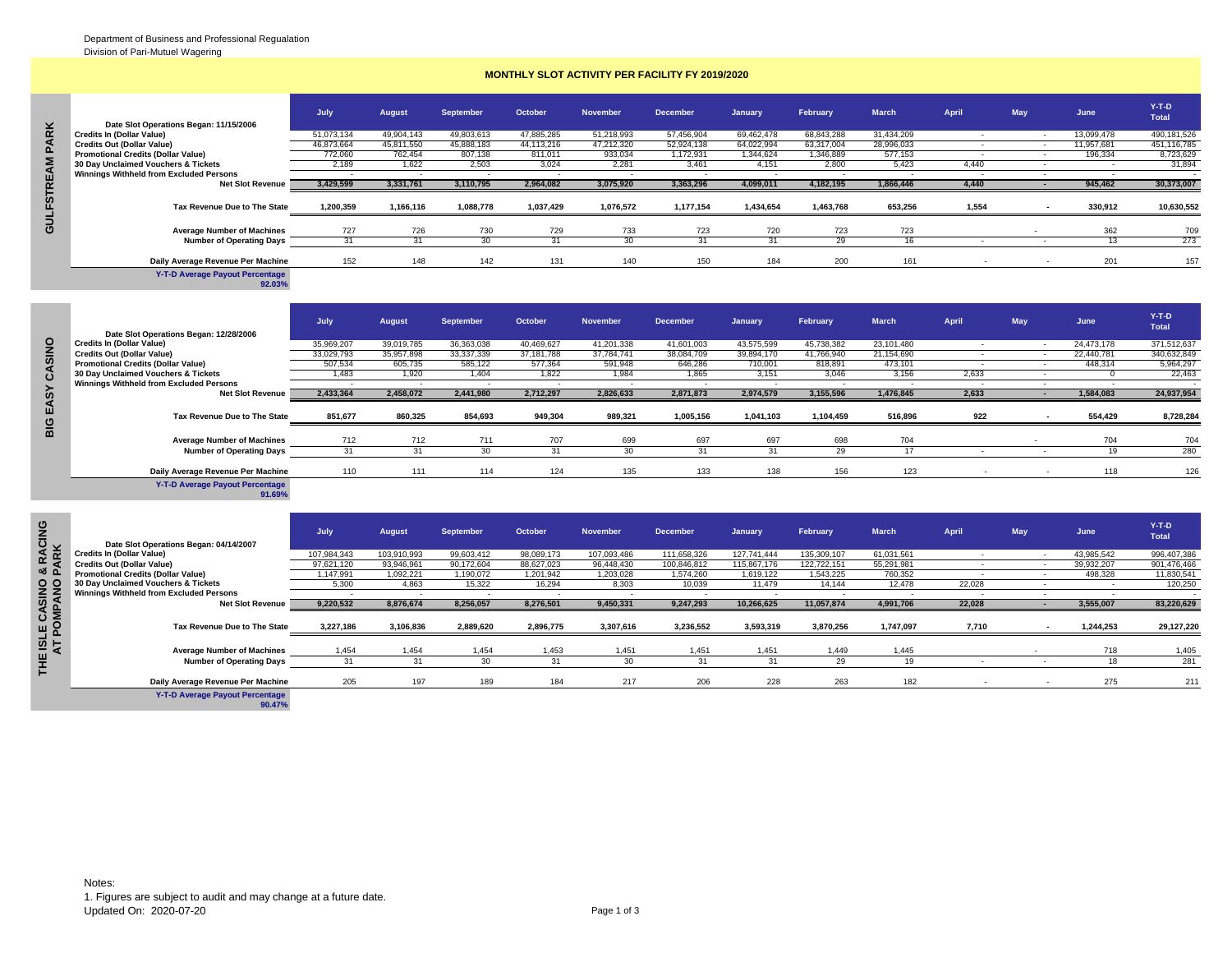## **MONTHLY SLOT ACTIVITY PER FACILITY FY 2019/2020**

| ∞ರ                                 |                                                | July.       | <b>August</b> | <b>September</b> | October     | <b>November</b> | <b>December</b> | January     | February    | <b>March</b> | April | May | June       | $Y-T-D$<br><b>Total</b> |
|------------------------------------|------------------------------------------------|-------------|---------------|------------------|-------------|-----------------|-----------------|-------------|-------------|--------------|-------|-----|------------|-------------------------|
|                                    | Date Slot Operations Began: 10/15/2009         |             |               |                  |             |                 |                 |             |             |              |       |     |            |                         |
|                                    | <b>Credits In (Dollar Value)</b>               | 132,977,359 | 133,871,774   | 132,341,676      | 145,094,131 | 124,661,860     | 133,983,614     | 138,400,415 | 136,014,581 | 69,204,393   |       |     | 73,251,605 | 1,219,801,407           |
|                                    | <b>Credits Out (Dollar Value)</b>              | 124,633,522 | 124,778,608   | 123,608,539      | 135,660,313 | 116,004,929     | 125,109,670     | 128,903,325 | 126,863,957 | 64,766,596   |       |     | 68,604,075 | 1,138,933,533           |
| TRACK<br>"ASINO                    | <b>Promotional Credits (Dollar Value)</b>      | 599,220     | 578,170       | 568,810          | 735,655     | 552,450         | 736,950         | 736,235     | 680,248     | 379,270      |       |     | 283,880    | 5,850,888               |
|                                    | 30 Day Unclaimed Vouchers & Tickets            | 2.680       | 3,562         | 3,888            | 3.258       | 3,109           | 3,570           | 2.999       | 2.722       | 3,814        | 8,875 |     |            | 38,476                  |
|                                    | <b>Winnings Withheld from Excluded Persons</b> | 1.855       | 1,250         |                  |             | 1,337           |                 | 4,160       | 9,159       | 3,092        |       |     |            | 20,854                  |
|                                    | <b>Net Slot Revenue</b>                        | 7,749,152   | 8,519,808     | 8,168,214        | 8,701,421   | 8,108,927       | 8,140,564       | 8,768,014   | 8,482,256   | 4,065,434    | 8,875 |     | 4,363,650  | 75,076,316              |
| <b>FLAGLER DOG</b><br>MAGIC CITY C | Tax Revenue Due to The State                   | 2,712,203   | 2,981,933     | 2,858,875        | 3,045,497   | 2,838,124       | 2,849,197       | 3,068,805   | 2,968,790   | 1,422,902    | 3,106 |     | 1,527,277  | 26,276,711              |
|                                    | <b>Average Number of Machines</b>              | 817         | 816           | 816              | 815         | 815             | 815             | 817         | 818         | 818          |       |     | 480        | 794                     |
|                                    | <b>Number of Operating Days</b>                |             | 31            |                  |             |                 |                 |             | 29          |              |       |     |            | 281                     |
|                                    | Daily Average Revenue Per Machine              | 306         | 337           | 334              | 344         | 332             | 322             | 346         | 358         | 276          |       |     | 478        | 337                     |

**Y-T-D Average Payout Percentage 93.37%**

|              | Date Slot Operations Began: 01/22/2010                                | July                    | <b>August</b>            | <b>September</b>         | October                  | <b>November</b>          | <b>December</b>          | January                  | February                 | <b>March</b>             | April                    | May                      | June                     | $Y-T-D$<br><b>Total</b>    |
|--------------|-----------------------------------------------------------------------|-------------------------|--------------------------|--------------------------|--------------------------|--------------------------|--------------------------|--------------------------|--------------------------|--------------------------|--------------------------|--------------------------|--------------------------|----------------------------|
|              | <b>Credits In (Dollar Value)</b>                                      | 119,109,989             | 119,111,680              | 113,078,186              | 111,849,941              | 113,037,931              | 117,255,694              | 117,919,969              | 119,735,704              | 60,815,042               | $\sim$                   |                          | 62,882,090               | 1,054,796,226              |
|              | <b>Credits Out (Dollar Value)</b>                                     | 108,815,303             | 108,938,351              | 102.900.580              | 102.051.617              | 102.907.288              | 106,513,766              | 107,261,133              | 108.963.680              | 55,560,232               |                          |                          | 57,327,740               | 961.239.690                |
|              | <b>Promotional Credits (Dollar Value)</b>                             | 2,674,706               | 2,571,806                | 2,669,428                | 2,627,838                | 2,541,702                | 2,764,891                | 2,719,189                | 2,613,812                | 1,329,240                |                          | $\overline{\phantom{a}}$ | 621,116                  | 23, 133, 729               |
| żω           | 30 Day Unclaimed Vouchers & Tickets                                   | 6.273                   | 4,402                    | 5,643                    | 4,191                    | 3,382                    | 4,975                    | 5,386                    | 5.446                    | 4,781                    | 15,165                   | $\sim$                   | 161                      | 59,804                     |
|              | <b>Winnings Withheld from Excluded Persons</b>                        | 9.077                   | 5.258                    | 3.122                    | $\overline{\phantom{a}}$ | 4.826                    |                          | 1.403                    | 4.797                    | 6.380                    | 3,371                    |                          |                          | 38,232                     |
| <b>OUR</b>   | <b>Net Slot Revenue</b>                                               | 7,635,329               | 7,611,182                | 7,516,942                | 7,174,678                | 7,597,150                | 7,982,011                | 7,946,436                | 8,168,454                | 3,936,730                | 18,535                   |                          | 4,933,395                | 70,520,842                 |
| $\mathbf c$  | Tax Revenue Due to The State                                          | 2,672,365               | 2,663,914                | 2,630,930                | 2,511,137                | 2,659,002                | 2,793,704                | 2,781,252                | 2,858,959                | 1,377,856                | 6,487                    |                          | 1,726,688                | 24,682,295                 |
|              | <b>Average Number of Machines</b>                                     | 1.144                   | 1,143                    | 1,147                    | 1,132                    | 1,116                    | 1,114                    | 1,138                    | 1,153                    | 1,154                    |                          |                          | 645                      | 1,103                      |
|              | <b>Number of Operating Days</b>                                       | 31                      | 31                       | 30                       | 31                       | 30                       | 31                       | 31                       | 29                       | 16                       |                          | $\sim$                   | 19                       | 279                        |
|              | Daily Average Revenue Per Machine                                     | 215                     | 215                      | 219                      | 204                      | 227                      | 231                      | 225                      | 244                      | 213                      |                          |                          | 403                      | 229                        |
|              | Y-T-D Average Payout Percentage<br>91.13%                             |                         |                          |                          |                          |                          |                          |                          |                          |                          |                          |                          |                          |                            |
|              |                                                                       | July                    | <b>August</b>            | <b>September</b>         | October                  | <b>November</b>          | <b>December</b>          | January                  | February                 | <b>March</b>             | April                    | May                      | June                     | $Y-T-D$<br><b>Total</b>    |
|              | Date Slot Operations Began: 01/23/2012                                |                         |                          |                          |                          |                          |                          |                          |                          |                          |                          |                          |                          |                            |
| ৰ            | <b>Credits In (Dollar Value)</b><br><b>Credits Out (Dollar Value)</b> | 91,757,911              | 93,265,322<br>86,234,331 | 88,856,767<br>82,169,195 | 87,242,260<br>80,623,308 | 91,671,721<br>84,705,818 | 88,555,335<br>81,580,848 | 92,795,028<br>85,743,702 | 93,707,186<br>86,606,711 | 53,290,607<br>49,363,766 | $\overline{\phantom{a}}$ |                          | 58,919,508<br>54,345,323 | 840,061,645<br>776,068,410 |
|              | <b>Promotional Credits (Dollar Value)</b>                             | 84,695,409<br>1.266.137 | 1,198,707                | 1,263,150                | 1,154,481                | 1,219,838                | 1,230,312                | 1,198,775                | 1.091.834                | 616,184                  |                          | $\sim$                   | 485,674                  | 10,725,091                 |
| ₹            | 30 Day Unclaimed Vouchers & Tickets                                   | 10,992                  | 7.471                    | 6,880                    | 6,258                    | 5,430                    | 7,057                    | 5,844                    | 6,542                    | 16,049                   | 3,788                    | $\sim$                   |                          | 76,312                     |
|              | Winnings Withheld from Excluded Persons                               |                         |                          |                          |                          |                          |                          |                          |                          |                          |                          |                          |                          |                            |
| ₹            | <b>Net Slot Revenue</b>                                               | 5,807,358               | 5,839,755                | 5,431,302                | 5,470,729                | 5,751,496                | 5,751,232                | 5,858,395                | 6,015,183                | 3,326,707                | 3,788                    |                          | 4,088,512                | 53,344,457                 |
| <b>MIAMI</b> | Tax Revenue Due to The State                                          | 2,032,575               | 2,043,914                | 1,900,956                | 1,914,755                | 2,013,024                | 2,012,931                | 2,050,438                | 2,105,314                | 1,164,347                | 1,326                    | $\blacksquare$           | 1,430,979                | 18,670,560                 |

|              |                                           | July       | <b>August</b> | <b>September</b> | October    | <b>November</b> | <b>December</b> | January    | February   | <b>March</b> | <b>April</b> | May | June       | $Y-T-D$<br><b>Total</b> |
|--------------|-------------------------------------------|------------|---------------|------------------|------------|-----------------|-----------------|------------|------------|--------------|--------------|-----|------------|-------------------------|
|              | Date Slot Operations Began: 01/23/2012    |            |               |                  |            |                 |                 |            |            |              |              |     |            |                         |
|              | <b>Credits In (Dollar Value)</b>          | 91,757,911 | 93,265,322    | 88,856,767       | 87.242.260 | 91,671,721      | 88,555,335      | 92,795,028 | 93,707,186 | 53,290,607   |              |     | 58,919,508 | 840,061,645             |
|              | <b>Credits Out (Dollar Value)</b>         | 84,695,409 | 86.234.331    | 82,169,195       | 80,623,308 | 84,705,818      | 81,580,848      | 85,743,702 | 86,606,711 | 49,363,766   |              |     | 54,345,323 | 776,068,410             |
|              | <b>Promotional Credits (Dollar Value)</b> | 1,266,137  | ,198,707      | 1,263,150        | 1,154,481  | 1,219,838       | 1,230,312       | 1,198,775  | 1,091,834  | 616,184      |              |     | 485,674    | 10,725,091              |
|              | 30 Day Unclaimed Vouchers & Tickets       | 10.992     | 7.471         | 6,880            | 6.258      | 5.430           | 7,057           | 5.844      | 6.542      | 16,049       | 3.788        |     |            | 76,312                  |
| ₹            | Winnings Withheld from Excluded Persons   |            |               |                  |            |                 |                 |            |            |              |              |     |            |                         |
|              | <b>Net Slot Revenue</b>                   | 5,807,358  | 5,839,755     | 5,431,302        | 5,470,729  | 5,751,496       | 5,751,232       | 5,858,395  | 6,015,183  | 3,326,707    | 3,788        |     | 4,088,512  | 53,344,457              |
| <b>MIAMI</b> | Tax Revenue Due to The State              | 2,032,575  | 2,043,914     | 1,900,956        | 1,914,755  | 2,013,024       | 2,012,931       | 2,050,438  | 2,105,314  | 1,164,347    | 1,326        |     | 1,430,979  | 18,670,560              |
|              | <b>Average Number of Machines</b>         | 1.014      | 1.014         | 1,014            | 1.014      | 1.014           | 1.005           | 989        | 1.000      | 1.026        |              |     | 567        | 979                     |
|              | <b>Number of Operating Days</b>           | 31         | 31            | 30               |            | 30              |                 |            | 29         |              |              |     |            | 280                     |
|              | Daily Average Revenue Per Machine         | 185        | 186           | 179              | 174        | 189             | 185             | 191        | 208        | 191          |              |     | 380        | 195                     |
|              | <b>Y-T-D Average Payout Percentage</b>    |            |               |                  |            |                 |                 |            |            |              |              |     |            |                         |

**92.38%**